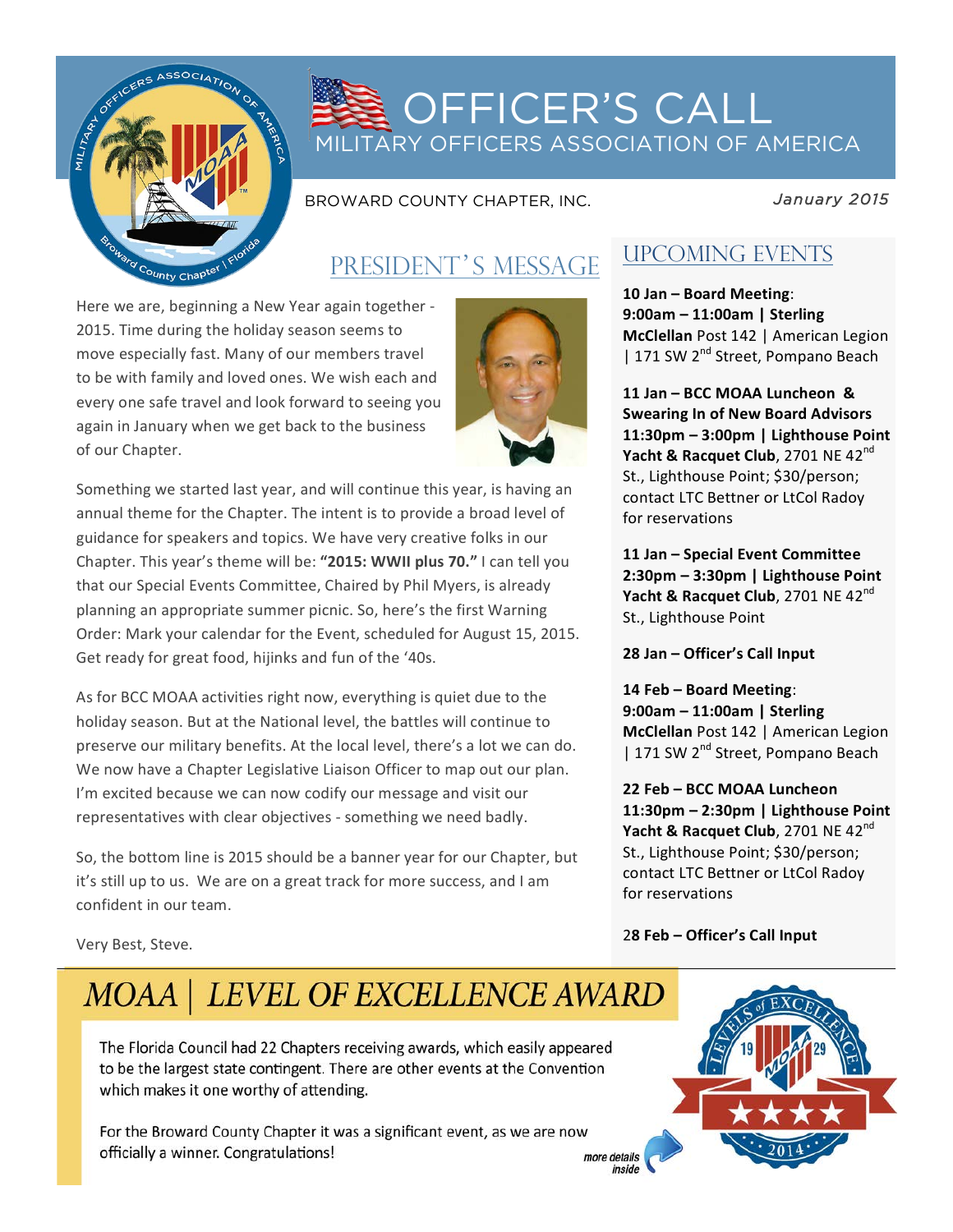#### OFFICER'S CALL | MILITARY OFFICERS ASSOCIATION OF AMERICA **| January 2015 | Pg. 2**



## CHAPTER CONCERNs AND INFORMATION

This recurring column will provide Chapter members with the opportunity to share joys and information with each other and strengthen the bond we have as brother and sister officers and families of our nation's military veterans. If you have any information in this area to share. please advise the Secretary, Jean Bettner, 954-942-3651.

Please provide illness or other caring information regarding our members to our **President, or 3rd VP | Dr. Ronald Anderson, USPHS at 954.941.6189**.

#### *Chapter elected officers include:*

*President*: LTC Steven Bettner |USA 954-942-3651 *1st Vice President*: LtCol Sam Trichilo |USAF 954-752-1280 *2nd Vice President*: LtCol David Harper |USAF 954-249-8868 *3rd Vice President*: Dr. Ronald Anderson | USPHS 954-941-6189 *Secretary*: Jean Bettner 954-942-3651 *Treasurer*: LtCol Charles Radoy, USAF 561-733-7276 *Chaplain*: LTC Ronald Burgess |USA

954-450-8823



The Broward County MOAA Chapter held its annual Christmas Gala in December at the Lighthouse Point Yacht Club. The event was highlighted by a visit from the Lighthouse Point Fire Department who accepted the toys the Chapter had donated for Children in Broward County.

There had also been a surprise visit from Santa Claus, leaving a present for the Chapter of the Four Star Level of Excellence streamer for our guidon. We also had a raffle, which is always good for laughs and fun. The final highlight of the day was the debut of the Broward County Chapter Players to begin the Christmas carol sing-a long with lots of singers.

Everyone left with a wonderful start to the Christmas season.

Chapter Members Jo Rayburn, Dianne Gray, Linda Williams, <sup>Linda</sup> Williams,<br>and Loretta Young perform<br>as a Quartet of as a Quartet of carolers<br>as a Quartet of carolers<br>at the Brown at the Broward County **MOAA Chapter** Christmas Gala.

 $\mathcal{T}_{\mathcal{A}}$  (the text)  $\mathcal{T}_{\mathcal{A}}$  (the text)  $\mathcal{T}_{\mathcal{A}}$  (the text)  $\mathcal{T}_{\mathcal{A}}$  (the text)  $\mathcal{T}_{\mathcal{A}}$ 







The Broward County MOAA Chapter Players perform "Rudolph", led by The Broward County MOAA Chapter Players perform "Rudolph", icens,<br>Rudolph himself. The crowd sang along to get in the Christmas mood.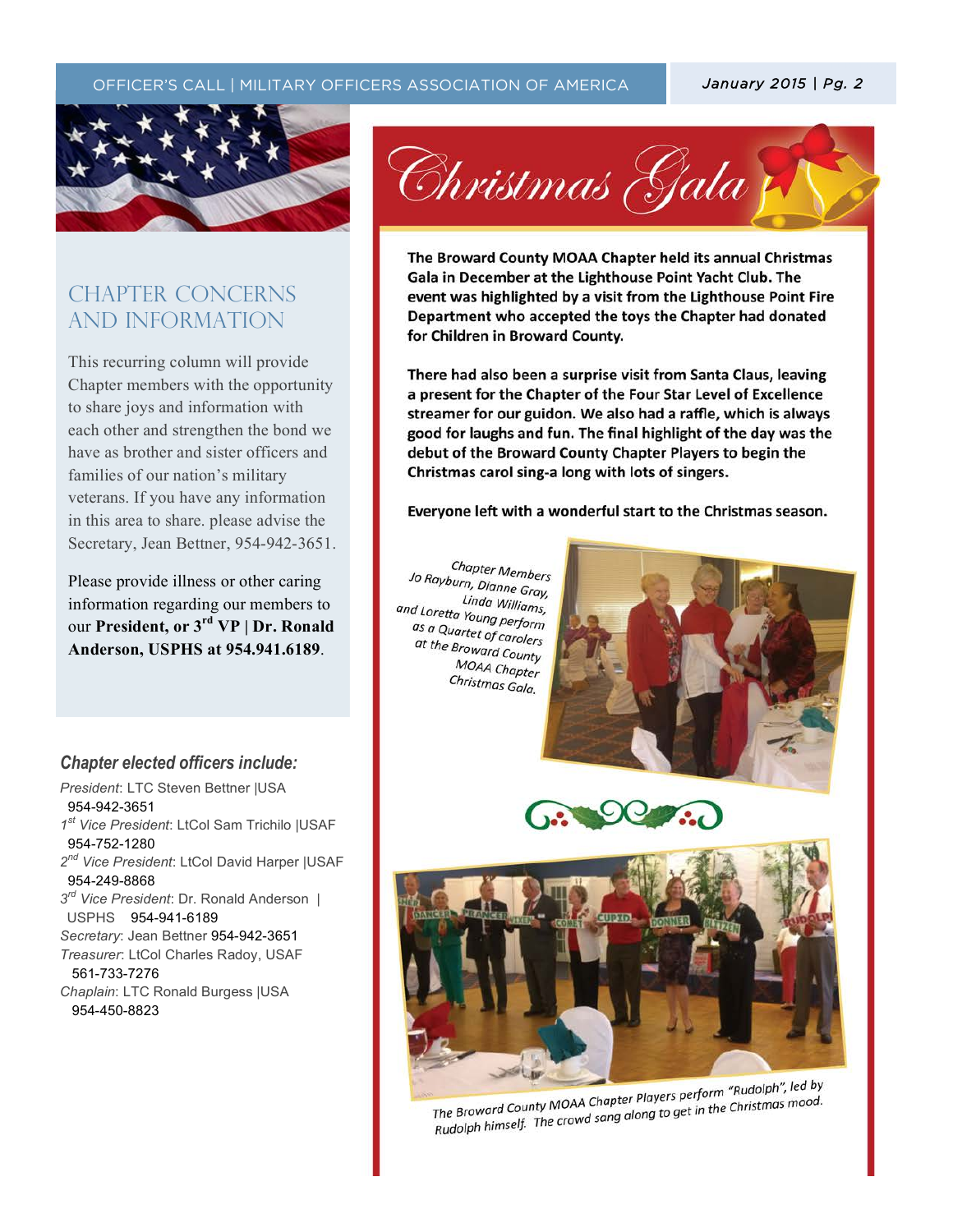#### OFFICER'S CALL | MILITARY OFFICERS ASSOCIATION OF AMERICA *January 2015 | Pg. 3*

### Chaplain's corner

## *A Thought for the New Year…*

"Moses my servant is dead; now therefore arise, go over this Jordan." Here is a bit of history about the God of history who has a purpose for nations, for people, and through them is working out His purpose. Moses was dead. They had come to the end of a chapter, and some thought it was the end of the book.

 $\mathcal{T}_{\mathcal{A}}$  (the text)  $\mathcal{T}_{\mathcal{A}}$  (the text)  $\mathcal{T}_{\mathcal{A}}$  (the text)  $\mathcal{T}_{\mathcal{A}}$ 

Moses had been their George Washington. With a strong hand he had led them out to freedom and had somehow managed to forge them into something of a nation with a sense of going somewhere under the rulership of God. What a wonderful Book is the Bible, with its many parallels to so many events, happenings, and experiences which every generation has to face.

I have chosen this story not because it neatly answers our questions when calamity or change looms—how could it? — but because it reminds us of a thought we don't consider enough. There is such a thing as a God of history, the living God who has a purpose for nations and for people; the world is in stronger a hand than ours, and therefore, what seems to us calamity is not wholly calamity. It is also opportunity. "Moses my servant is dead." Very well: get up, go on. "Go over this Jordan."

That is God speaking to Joshua at this critical junction in time. "Be strong and of good courage."...as I was with Moses, so I will be with you: I will not fail you, nor forsake you." (Joshua 1:1-7)

Who said we were to have an easy time here? Does the God of the Bible promise it? "Only be thou strong and very courageous. [As I was in your yesterdays, so will I be in your tomorrows.] I will not fail you, or forsake you."

## MOAA | NATIONAL CONVENTION

The MOAA National Convention was held in the Pentagon City Sheraton this year in November. A major part of this convention is always the annual Level of Excellence Award Dinner which was attended by LTC (Ret) Steve Bettner (USA) to represent the Broward County Chapter. For proper perspective, a Four or Five Star Award represents the top 30% of all MOAA Chapters, with a Five Star award being the top.

The Florida Council had 22 Chapters receiving awards, which easily appeared to be the largest state contingent. There are other events at the Convention which makes it one worthy of attending. For the Broward County Chapter it was a significant event, as we are now officially a winner. We'll be back next year.



**YEAR**  $12015$